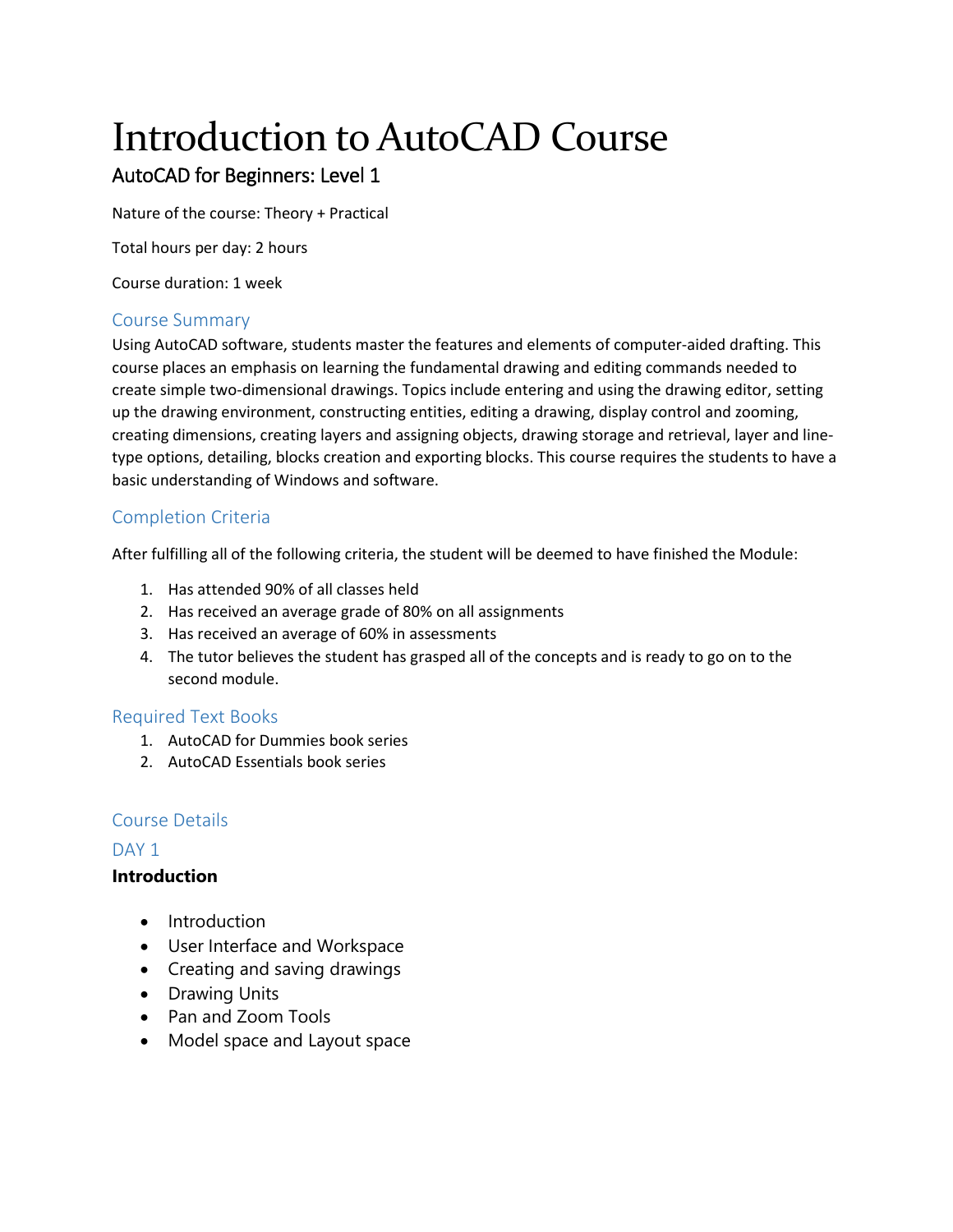# DAY<sub>2</sub>

#### **Creating Drawings**

- LINE command
- RECTANGLE command
- CIRCLE command
- POLYLINE command

# DAY<sub>3</sub>

# **Modifying and Manipulating Drawings**

- Making Selection
- MOVE and COPY commands
- ROTATE and SCALE commands
- OFFSET and MIRROR commands
- TRIM and EXTEND commands
- FILLET and CHAMFER commands
- RECTANGULAR and POLAR array

#### DAY<sub>4</sub>

#### **Dimensions and Text**

- Creating Dimensions
- Creating dimension style
- Creating Single-line text and Multiline text
- Creating Text style

# DAY<sub>5</sub>

# **Layers and Blocks**

- Creating Layers and assigning objects
- Using Layer properties manager
- Editing object properties
- Creating and editing blocks

# DAY<sub>6</sub>

# **Layout and Plotting**

- Preparing Layout and adding title blocks
- Viewports and scale
- Plotting drawing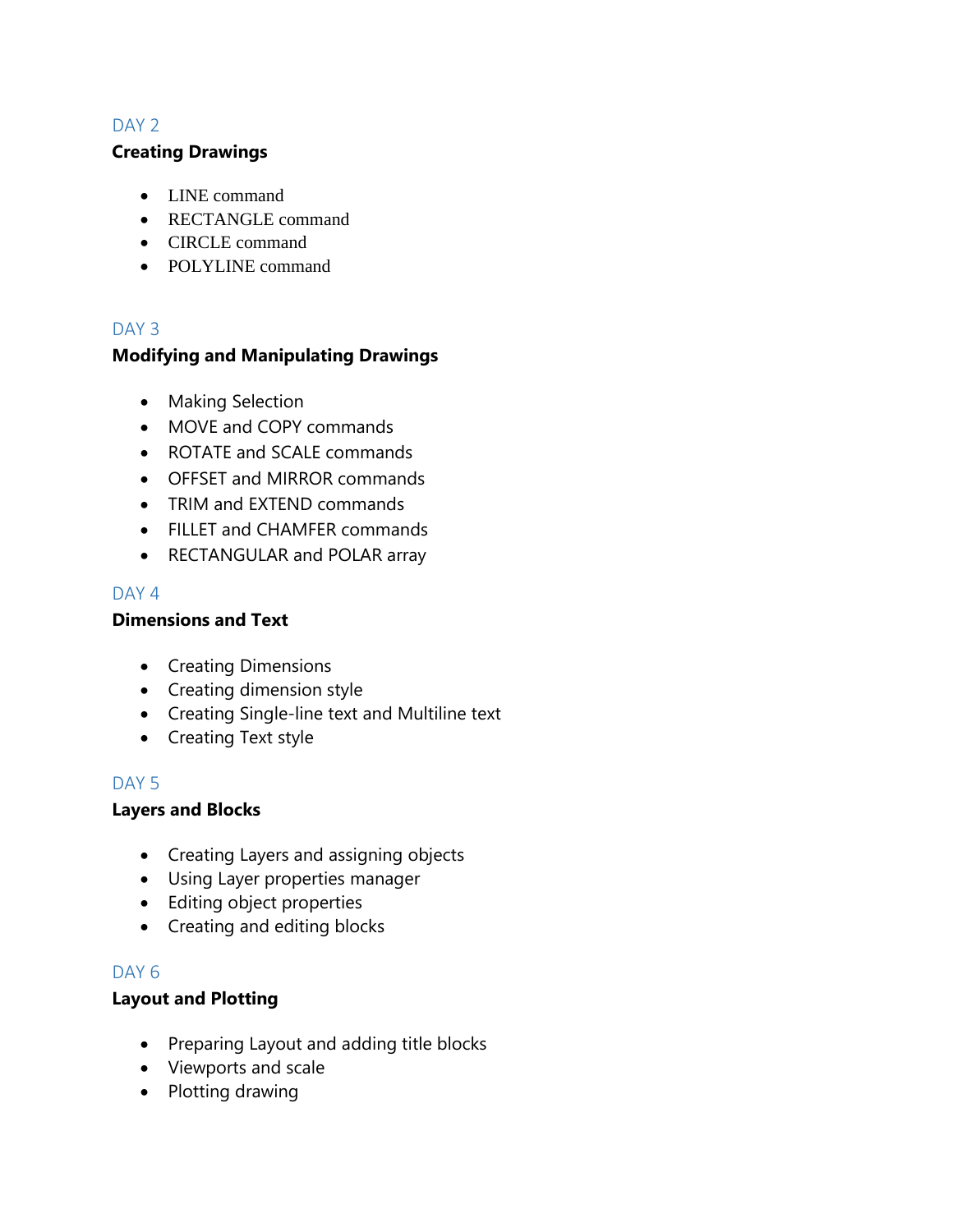# DAY<sub>7</sub> **Revision and LAB Sessions**

# Learning Outcomes

- You will be familiar with the AutoCAD interface and able to use the command panel.
- Ability to design two-dimensional drawings.
- Ability to create Layers and Blocks and Prepare Layouts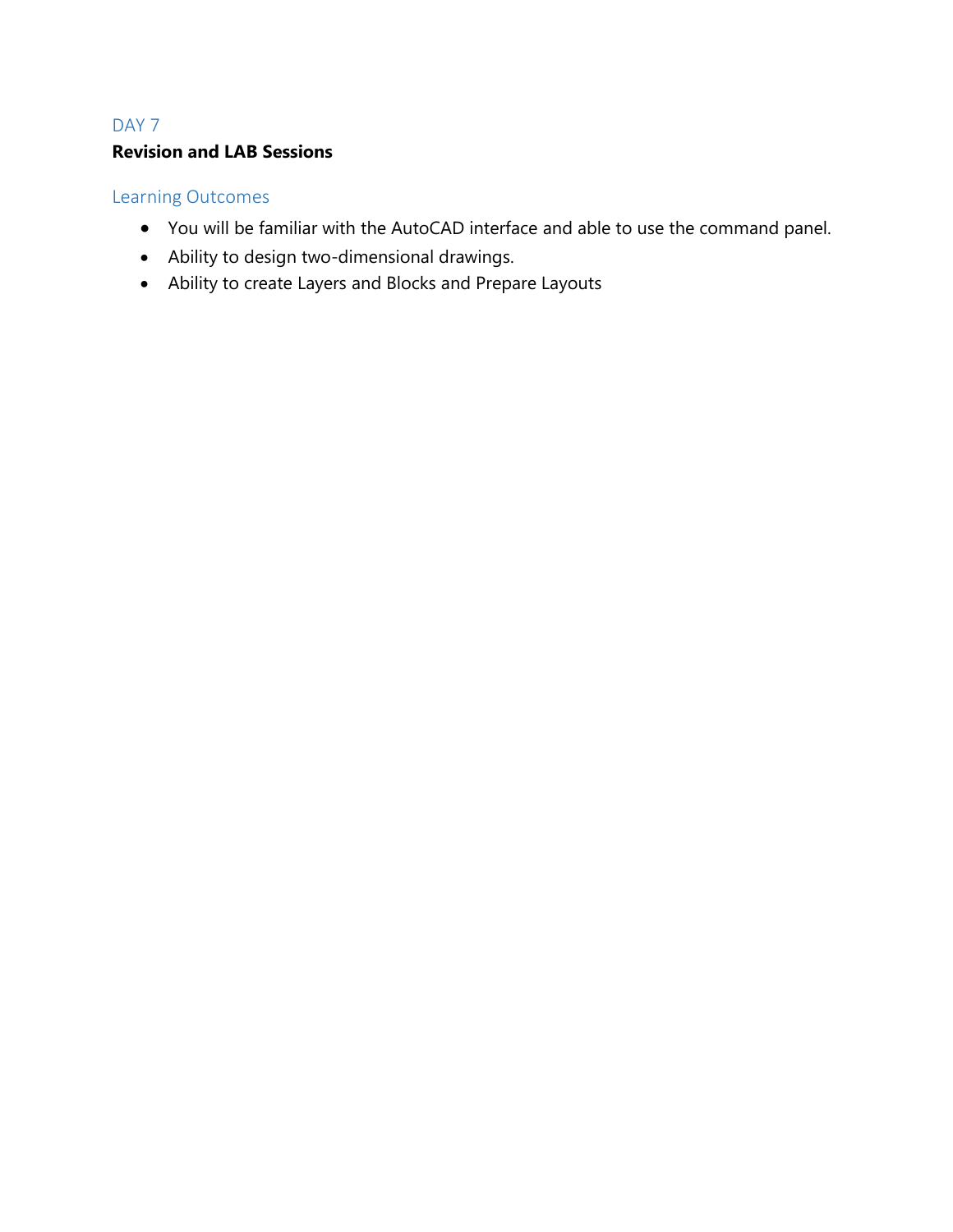# Intermediate AutoCAD: Level 2

Nature of the course: Theory + Practical

Total hours per day: 2 hours

Course duration: 5 days

#### Course Summary

This course is appropriate for students who have a basic AutoCAD drawing skill and want to advance their careers, utilize AutoCAD in their current position, or are creative enthusiasts. Topics in this course include Precision Drawing, Object Properties, and Labelling and Annotating Architectural Plan.

# Completion Criteria

After fulfilling all of the following criteria, the student will be deemed to have finished the Module:

- 1. Has attended 90% of all classes held
- 2. Has received an average grade of 80% on all assignments
- 3. Has received an average of 60% in assessments
- 4. The tutor believes the student has grasped all of the concepts and is ready to go on to the second module.

#### Required Text Books

- 1. Mastering AutoCAD book series
- 2. AutoCAD for Dummies book series
- 3. AutoCAD Essentials book series

# Course Details

#### DAY<sub>1</sub>

# **Setting options for customized workflow and user preferences Introduction Precision Drawing in AutoCAD**

- Polar and Ortho mode
- Dynamic Input
- Object Snap
- Object Snap Tracking
- Editing with Grips

# DAY<sub>2</sub>

#### **Advanced Object Types**

- Arcs
- Ellipses
- Polygons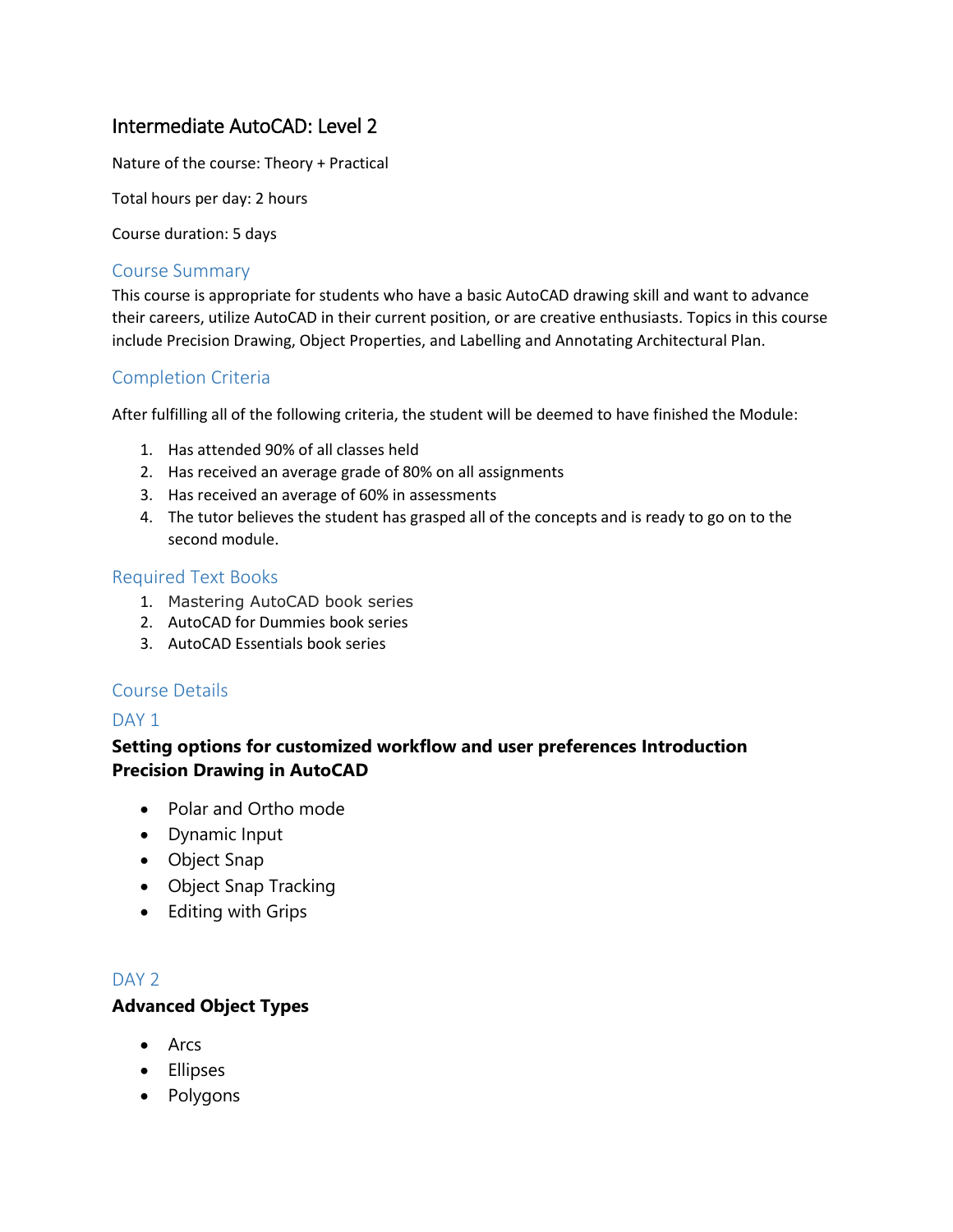- Construction Line
- Multiline
- Tables
- Multileader
- Hatches

# DAY<sub>3</sub>

# **Object Properties**

- Modifying object properties
- Line types, Line scale and Line weights
- Match properties

# DAY<sub>4</sub>

# **Advanced Modify Commands**

- STRETCH command
- BREAK command
- JOIN command
- ALIGN command
- LAYON, LAYOFF and LAYISO command

# DAY<sub>5</sub>

# **Creating a simple drawing**

- Drawing a architectural plan of a house
- Creating Sections and Elevations
- Creating detail drawings
- Labelling and annotating architectural plan

# Learning Outcomes

- Improved precision in drawing in AutoCAD
- Ability to use advanced commands
- Ability to modify object properties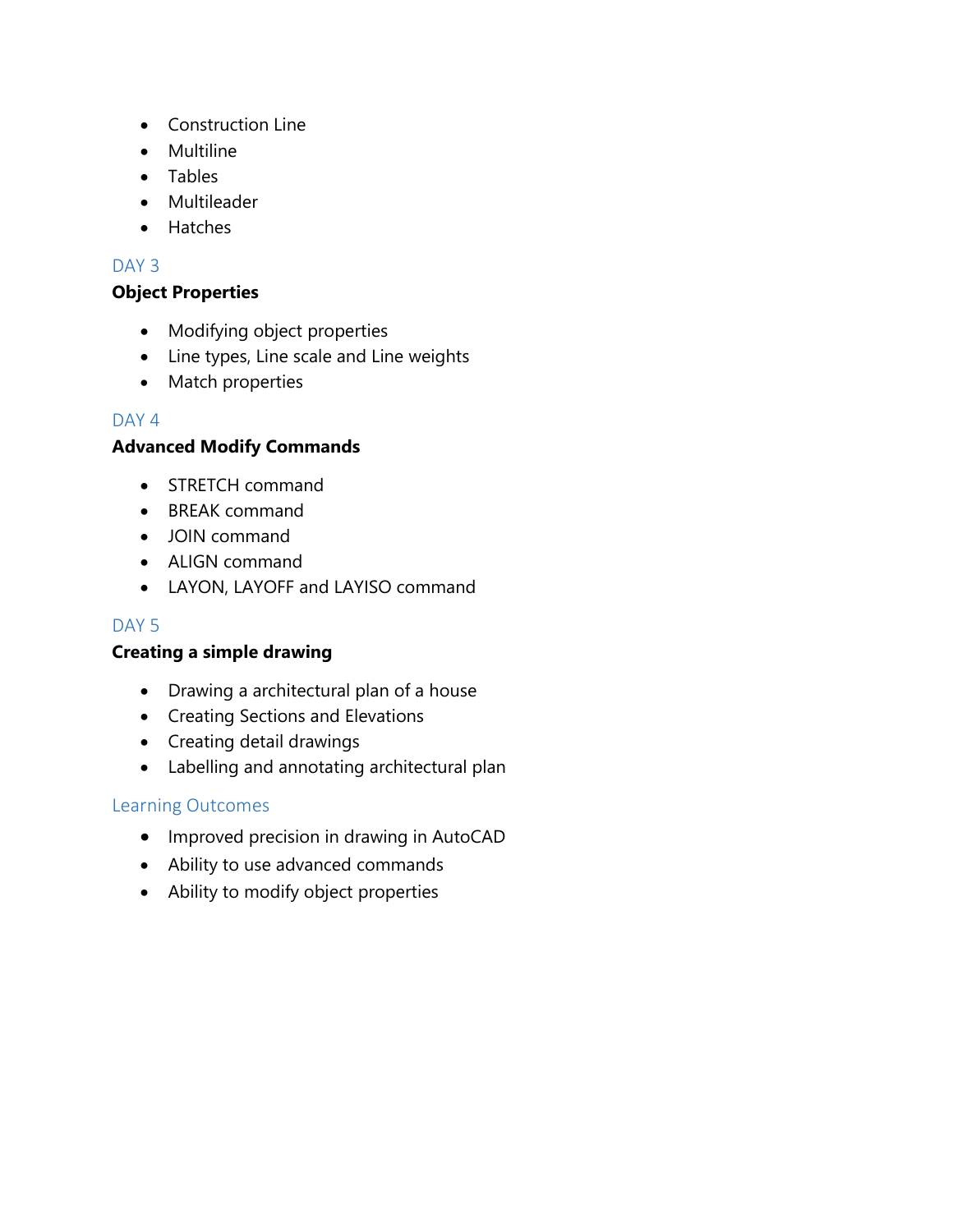# Advanced AutoCAD: Level 3

Nature of the course: Theory + Practical

Total hours per day: 2 hours

Course duration: 4 days

#### Course Summary

This course is designed to teach the students everything that is needed to know to become an expert in AutoCAD. External References and Working with Other File Formats, Working with Dynamic Blocks, Inserting and Editing Locks with Attributes, Extracting data from drawings, and Batch Plotting will all be covered in this course.

# Completion Criteria

After fulfilling all of the following criteria, the student will be deemed to have finished the Module:

- 1. Has attended 90% of all classes held
- 2. Has received an average grade of 80% on all assignments
- 3. Has received an average of 60% in assessments
- 4. The tutor believes the student has grasped all of the concepts and is ready to go on to the second module.

#### Required Text Books

- 1. Mastering AutoCAD book series
- 2. AutoCAD Essentials book series

# Course Details

#### DAY<sub>1</sub>

# **External References and Working with other file formats**

- Importing and working with other DWG file
- Importing and working with raster image
- Importing and working with pdf files

# DAY<sub>2</sub>

#### **Dynamic Blocks**

- Working with Dynamic Blocks
- Creating Dynamic Block Definitions

DAY<sub>3</sub> **Attributes**